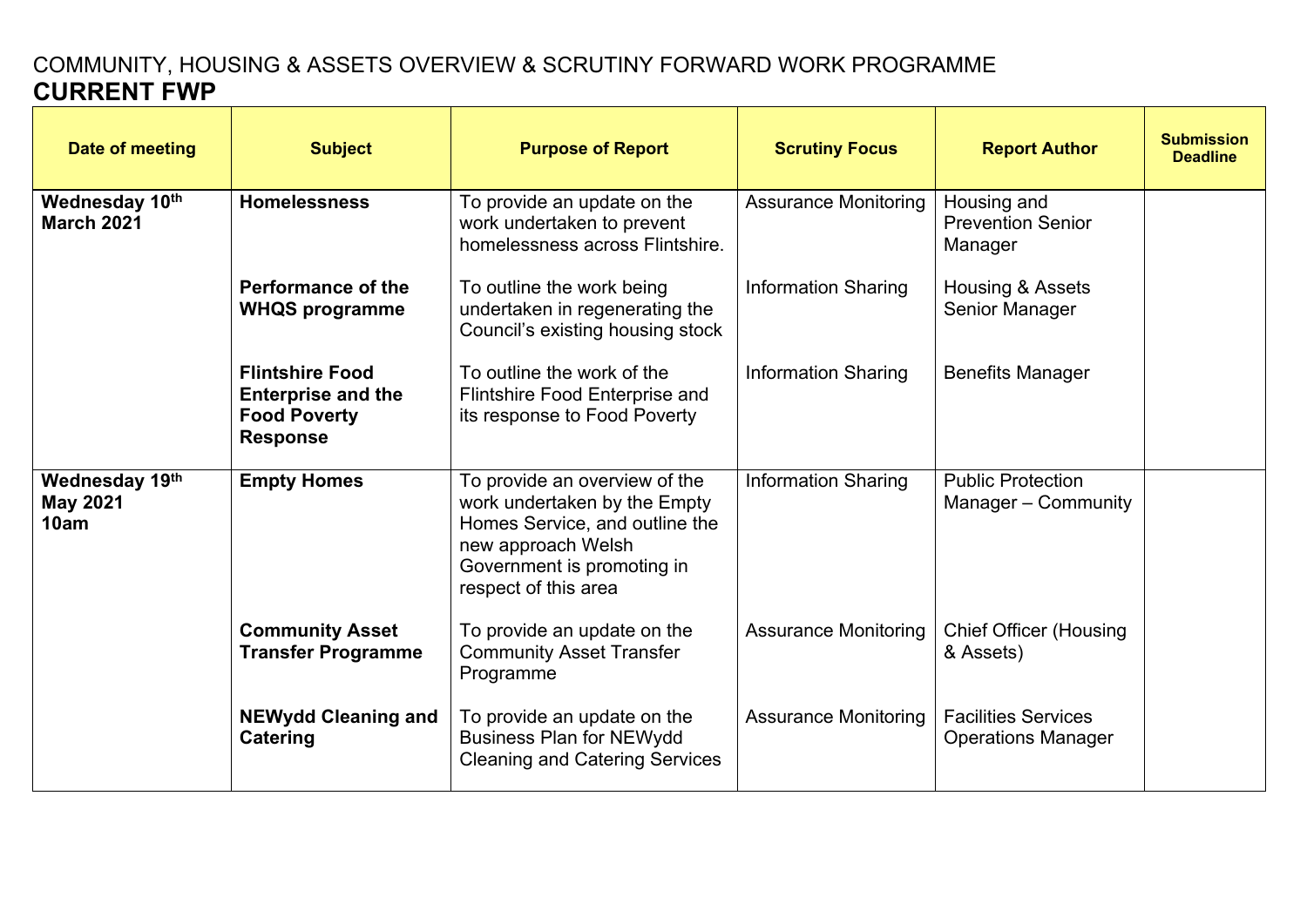| COMMUNITY, HOUSING & ASSETS OVERVIEW & SCRUTINY FORWARD WORK PROGRAMME |  |
|------------------------------------------------------------------------|--|
|                                                                        |  |

| Wednesday 16th<br><b>June 2021</b> | <b>Housing Rent Income -</b><br><b>Year end outturn and</b><br>latest position for<br>2021/22 | To provide the Year end outturn<br>for 202021 and an operational<br>update on rent collection and<br>current arrear levels for<br>2021/22. | <b>Monitoring Assurance</b> | <b>Revenues Manager</b>                    |
|------------------------------------|-----------------------------------------------------------------------------------------------|--------------------------------------------------------------------------------------------------------------------------------------------|-----------------------------|--------------------------------------------|
|                                    | <b>Disabled Facilities</b><br>Grant (DFG)                                                     | To provide an update on the<br>ongoing work to improve the<br>service                                                                      | <b>Assurance Monitoring</b> | <b>Benefits Manager</b>                    |
|                                    | <b>Welfare Reform</b><br><b>Update</b>                                                        | To provide an update on the<br>impact of Welfare Reform on<br><b>Flintshire Residents.</b>                                                 | <b>Monitoring Assurance</b> | <b>Benefits Manager</b>                    |
|                                    | <b>Renting Homes</b><br><b>(Wales) Act 2016</b>                                               | To provide an update on the<br><b>Renting Homes (Wales) Act</b><br>2016 following it becoming fully<br>enacted.                            | <b>Information Sharing</b>  | <b>Chief Officer (Housing</b><br>& Assets) |

## **Items to be scheduled**

 **Sheltered Housing Review –** Reports to be submitted to Committee meetings as appropriate and agreed at the Committee meeting held on 4<sup>th</sup> November, 2020.